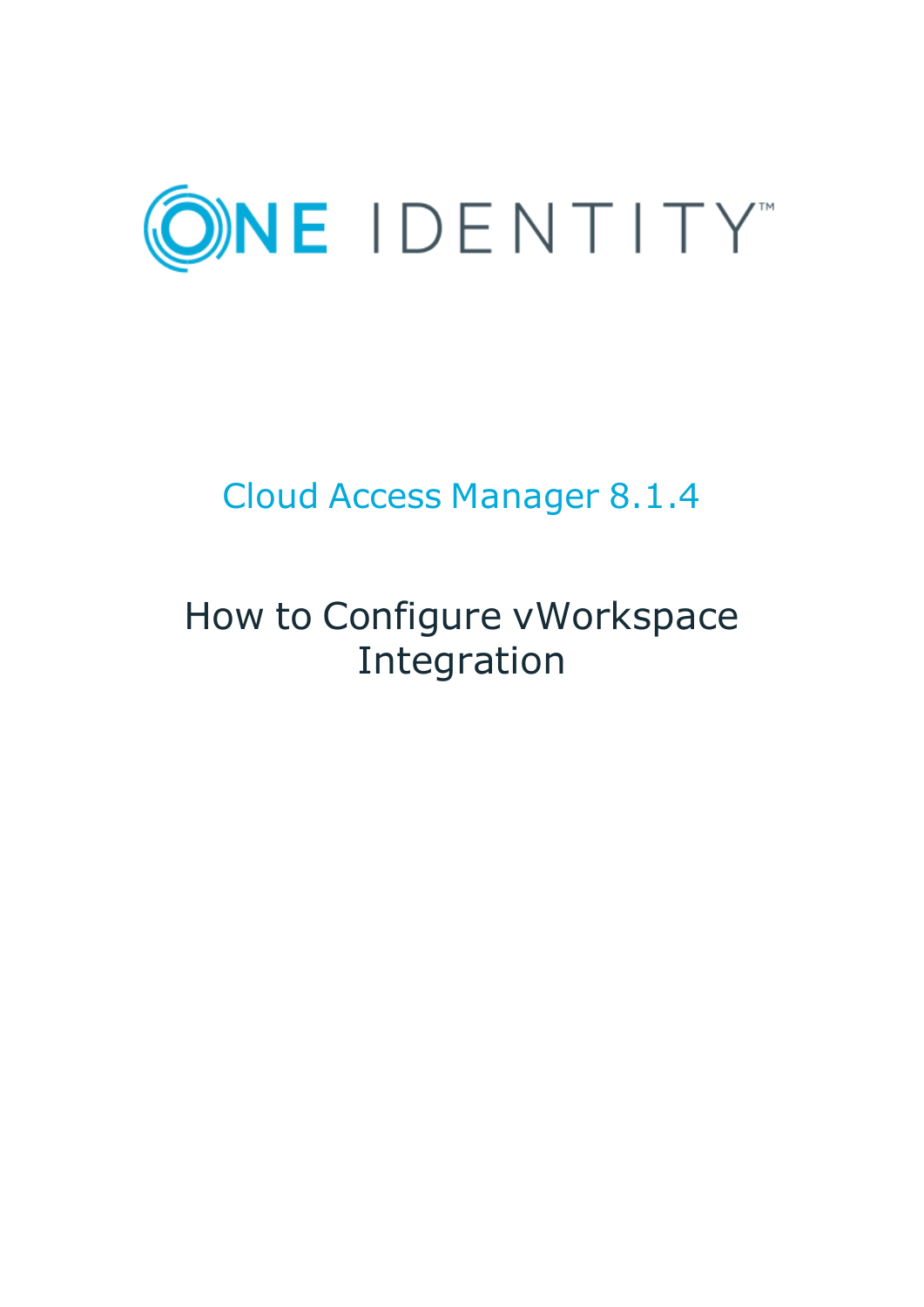### **Copyright 2018 One Identity LLC.**

### **ALL RIGHTS RESERVED.**

This guide contains proprietary information protected by copyright. The software described in this guide is furnished under a software license or nondisclosure agreement. This software may be used or copied only in accordance with the terms of the applicable agreement. No part of this guide may be reproduced or transmitted in any form or by any means, electronic or mechanical, including photocopying and recording for any purpose other than the purchaser's personal use without the written permission of One Identity LLC .

The information in this document is provided in connection with One Identity products. No license, express or implied, by estoppel or otherwise, to any intellectual property right is granted by this document or in connection with the sale of One Identity LLC products. EXCEPT AS SET FORTH IN THE TERMS AND CONDITIONS AS SPECIFIED IN THE LICENSE AGREEMENT FOR THIS PRODUCT, ONE IDENTITY ASSUMES NO LIABILITY WHATSOEVER AND DISCLAIMS ANY EXPRESS, IMPLIED OR STATUTORY WARRANTY RELATING TO ITS PRODUCTS INCLUDING, BUT NOT LIMITED TO, THE IMPLIED WARRANTY OF MERCHANTABILITY, FITNESS FOR A PARTICULAR PURPOSE, OR NON-INFRINGEMENT. IN NO EVENT SHALL ONE IDENTITY BE LIABLE FOR ANY DIRECT, INDIRECT, CONSEQUENTIAL, PUNITIVE, SPECIAL OR INCIDENTAL DAMAGES (INCLUDING, WITHOUT LIMITATION, DAMAGES FOR LOSS OF PROFITS, BUSINESS INTERRUPTION OR LOSS OF INFORMATION) ARISING OUT OF THE USE OR INABILITY TO USE THIS DOCUMENT, EVEN IF ONE IDENTITY HAS BEEN ADVISED OF THE POSSIBILITY OF SUCH DAMAGES. One Identity makes no representations or warranties with respect to the accuracy or completeness of the contents of this document and reserves the right to make changes to specifications and product descriptions at any time without notice. One Identity does not make any commitment to update the information contained in this document.

If you have any questions regarding your potential use of this material, contact:

One Identity LLC. Attn: LEGAL Dept 4 Polaris Way Aliso Viejo, CA 92656

Refer to our Web site ([http://www.OneIdentity.com](http://www.oneidentity.com/)) for regional and international office information.

### **Patents**

One Identity is proud of our advanced technology. Patents and pending patents may apply to this product. For the most current information about applicable patents for this product, please visit our website at [http://www.OneIdentity.com/legal/patents.aspx](http://www.oneidentity.com/legal/patents.aspx).

#### **Trademarks**

One Identity and the One Identity logo are trademarks and registered trademarks of One Identity LLC. in the U.S.A. and other countries. For a complete list of One Identity trademarks, please visit our website at [www.OneIdentity.com/legal](http://www.oneidentity.com/legal). All other trademarks are the property of their respective owners.

#### **Legend**

- **WARNING: A WARNING icon indicates a potential for property damage, personal injury, or death.**
- **CAUTION: A CAUTION icon indicates potential damage to hardware or loss of data if instructions are not followed.**
- IMPORTANT, NOTE, TIP, MOBILE, or VIDEO: An information icon indicates supporting Œ information.

Cloud Access Manager How to Configure vWorkspace Integration Updated - November 2018 Version - 8.1.4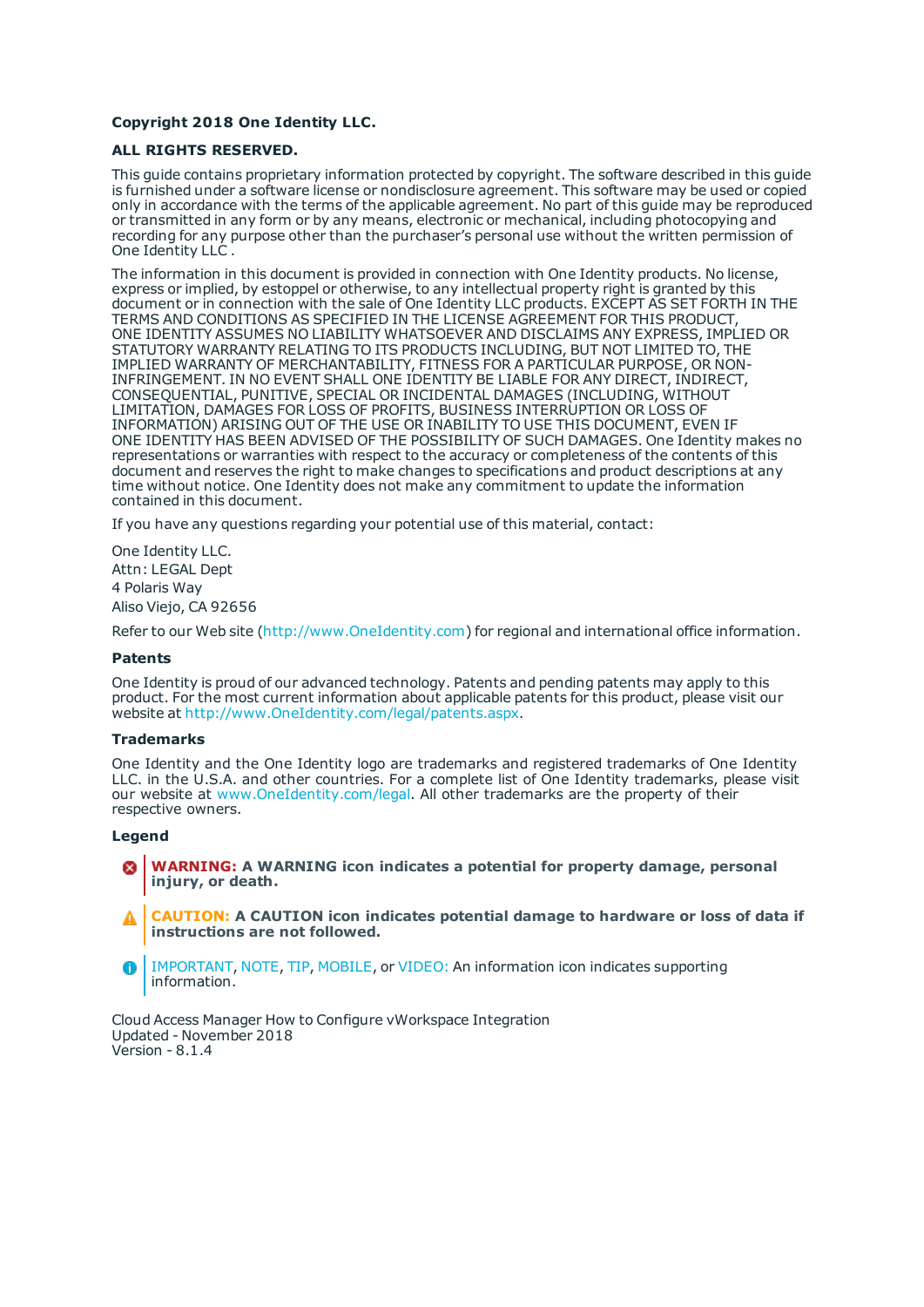## **Contents**

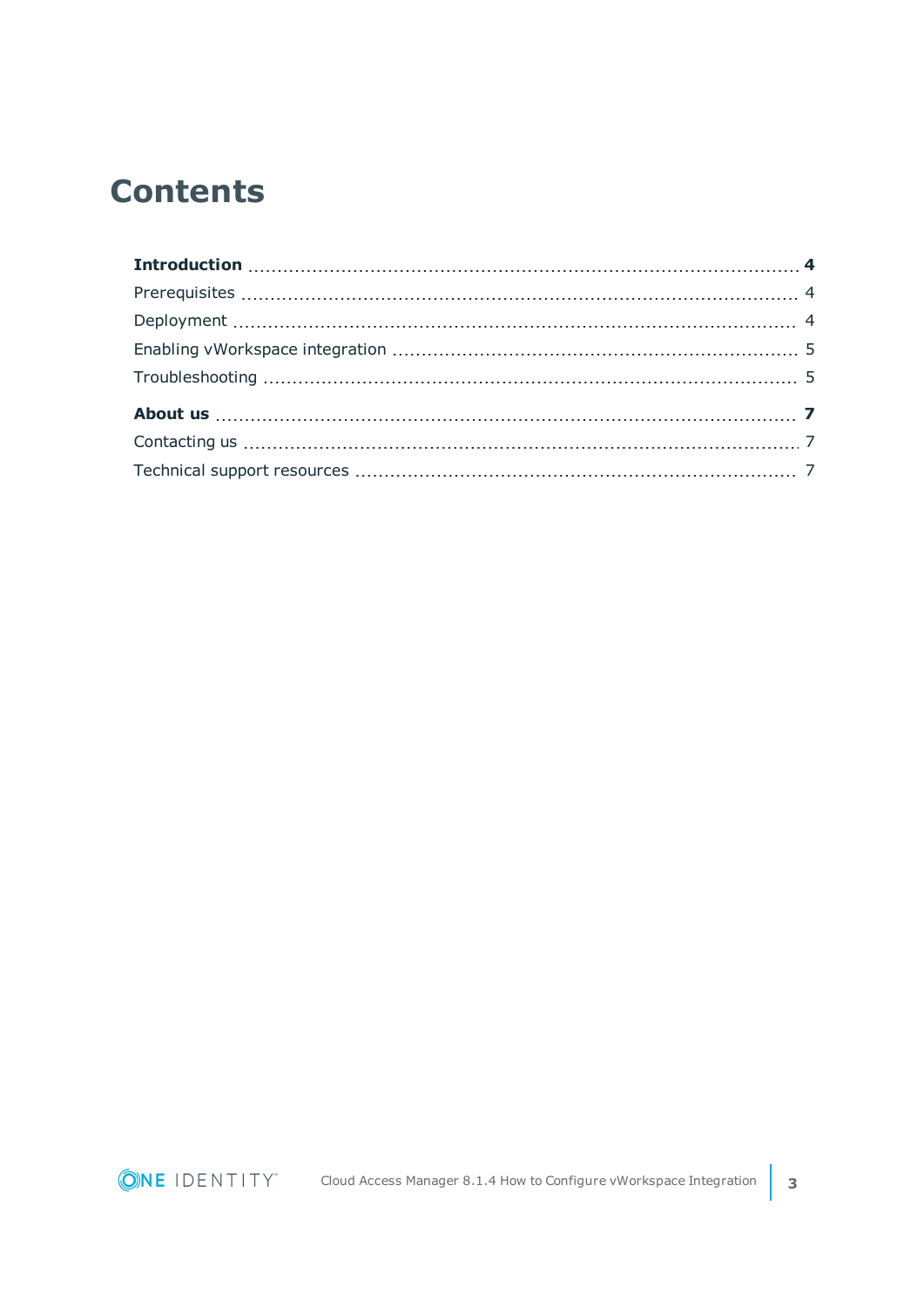## **Introduction**

<span id="page-3-0"></span>This guide describes how to configure Cloud Access Manager to communicate with a vWorkspace server to display vWorkspace resources on the Cloud Access Manager Application Portal. In this way vWorkspace integration seamlessly brings application virtualization to Cloud Access Manager.

**O** NOTE: vWorkspace integration requires vWorkspace 8.0 MR1 Hotfix 362760.

For information on configuring Cloud Access Manager, please refer to the *One Identity Cloud Access Manager Configuration Guide*.

### <span id="page-3-1"></span>**Prerequisites**

Cloud Access Manager requires access to the vWorkspace Web Access service. To provide access to vWorkspace applications for external users, you must install the vWorkspace Secure Gateway in your perimeter network (DMZ). Please refer to the vWorkspace documentation for installing the Web Access service and Secure Gateway.

Before users can access vWorkspace applications using the Cloud Access Manager Application Portal, the vWorkspace client application must be installed on their client computers. Please refer to the *vWorkspace Administration Guide* for details on how to deploy vWorkspace connectors to client devices.

## <span id="page-3-2"></span>**Deployment**

The following diagram shows a recommended deployment architecture in which a Cloud Access Manager host links to vWorkspace apps for internal and external users.

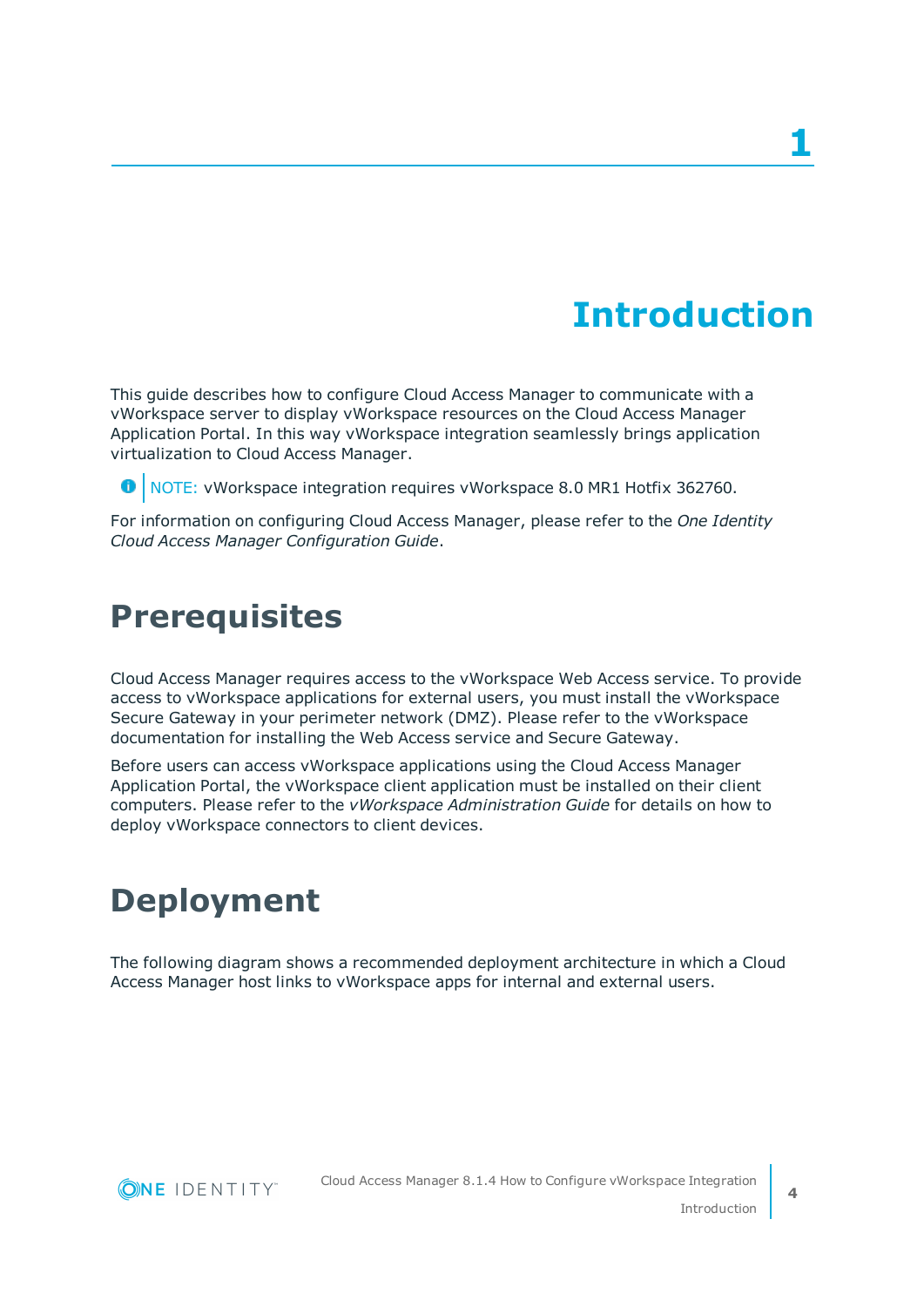

## <span id="page-4-0"></span>**Enabling vWorkspace integration**

By default, vWorkspace integration is not enabled in Cloud Access Manager.

### *To enable vWorkspace integration*

- 1. Log in to the Administration Console, navigate to the **Settings** page and click **Turn Features On/Off**.
- 2. Select the **Enable vWorkspace integration** check box.
- 3. Complete the **vWorkspace Web Access URL** field.

Optionally, select the roles that are allowed to access vWorkspace applications. By default, all Cloud Access Manager users will have access. However, you can restrict access to users who belong to a specific role.

<span id="page-4-1"></span>0 NOTE: The vWorkspace Web Access URL must start with Secure HTTP (https).

### **Troubleshooting**

### **vWorkspace connector and SSL**

An error, with a similar message to the one shown below, is generated by the vWorkspace Connector when it does not trust the Secure Sockets Layer (SSL) connection.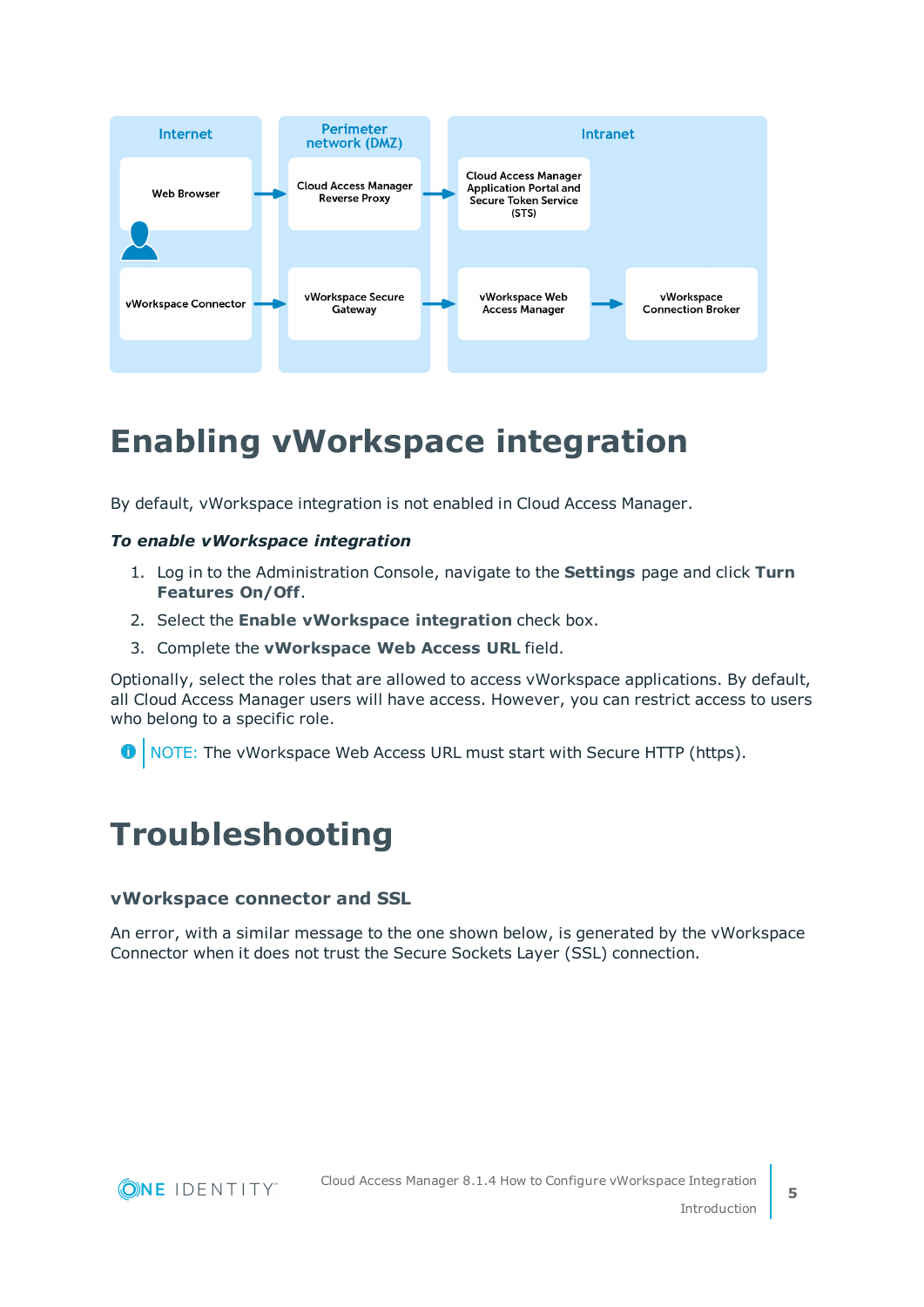

There are two solutions to this condition:

- The SSL certificate of the vWorkspace server must be signed by a recognized Certification Authority
- Install the certificate of the vWorkspace server with the Trusted Root Certification Authorities on the client computer.